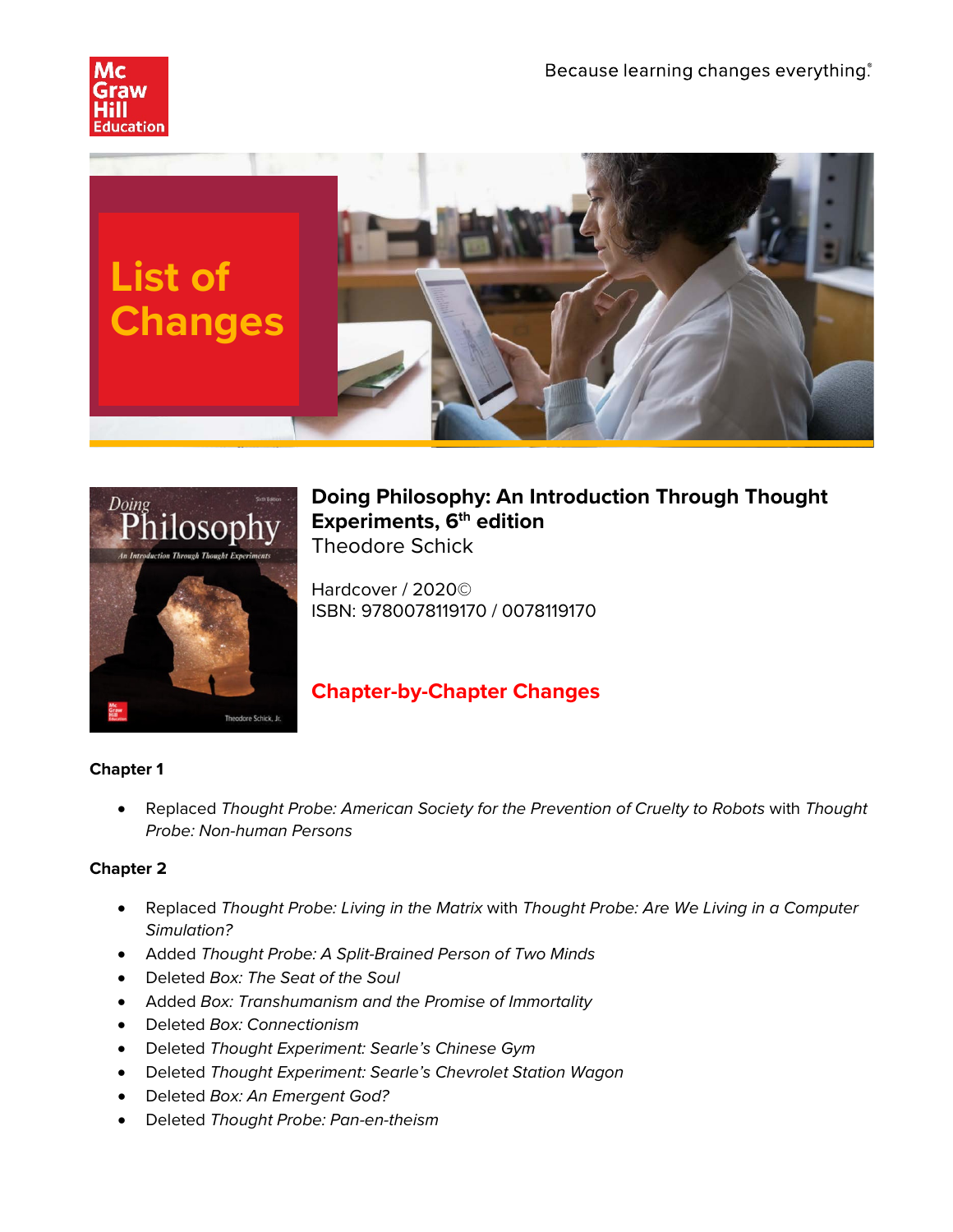• Replaced *Reading:* Terry Bisson, *They're Made of Meat* with *Reading:* Thomas D. Davis, *Strange Behavior*

#### **Chapter 3**

- Added *Thought Probe: A World without Responsibility*
- Replaced *Box: In the News: Faking Free Will* with *Box: Free Will a Noble Lie*
- Replaced *Thought Probe: Faking Free Will* with *Thought Probe: A Noble Lie*
- Replaced *Box: Better Living through Neurophysiology* and *Thought Probe: Brain Stimulation* with *Box: Neurophysiological Evidence*
- Replaced *Reading:* W. T. Stace, *The Problem of Free Will* with *Reading:* Eddy Nahmias, *Is Neuroscience the Death of Free Will?*
- Replaced *Reading:* John Dupré, *The Solution to the Problem of the Freedom of the Will* with *Reading:* Mark Balaguer, *Torn Decisions*

### **Chapter 4**

- Added *Thought Probe: Should Joshua Blahyi Be Punished?*
- Replaced *Reading:* Ray Kurzweil, *Live Forever* with *Reading:* Hans Moravec, *Dualism from Reductionism*

### **Chapter 5**

- Replaced *Thought Probe: Animal Rights* with *Thought Probe: Our Obligations to Future Generations*
- Deleted *Box: In the News: Killing Disabled Babies*
- Deleted *Thought Probe: Singer's Preference Utilitarianism*
- Replaced *Thought Probe: Beneficial Drugs* with *Thought Probe: Paradise Engineering and the Abolitionist Project*
- Added *Thought Probe: Enhanced Punishment*
- Deleted *Box: In the News: Kant, Mill, and the War in Iraq*
- Deleted *Thought Probe: War*
- Added *Thought Probe: Giving to Charity*
- Added *Box: The Stoics on Virtue*
- Added *Thought Probe: Aristotle versus the Stoics on the Good Life*
- Deleted *Reading:* W. T. Stace, *Are Ethical Values Relative?*
- Deleted *Reading:* Ursula K. LeGuin, *The Ones Who Walk Away from Omelas*

#### **Chapter 6**

- Added *Box: An Actual Infinite: The Quantum Hilbert Hotel*
- Replaced *Thought Probe: Artificial Religious Experiences* with *Thought Probe: St. Paul on the Road to Damascus*
- Added *Box: The Argument from Non-belief*
- Added *Thought Probe: The Argument from Non-belief*
- Deleted *Reading:* Richard Swinburne, *Natural Theology*
- Replaced *Reading:* B. C. Johnson, *God and the Problem of Evil* with *Reading:* John Stuart Mill, *A Finite God*
- Replaced *Reading:* Michael Martin, *The Miracle Sleuth* with *Reading:* Thomas D. Davis, *Surprise, It's Judgment Day*